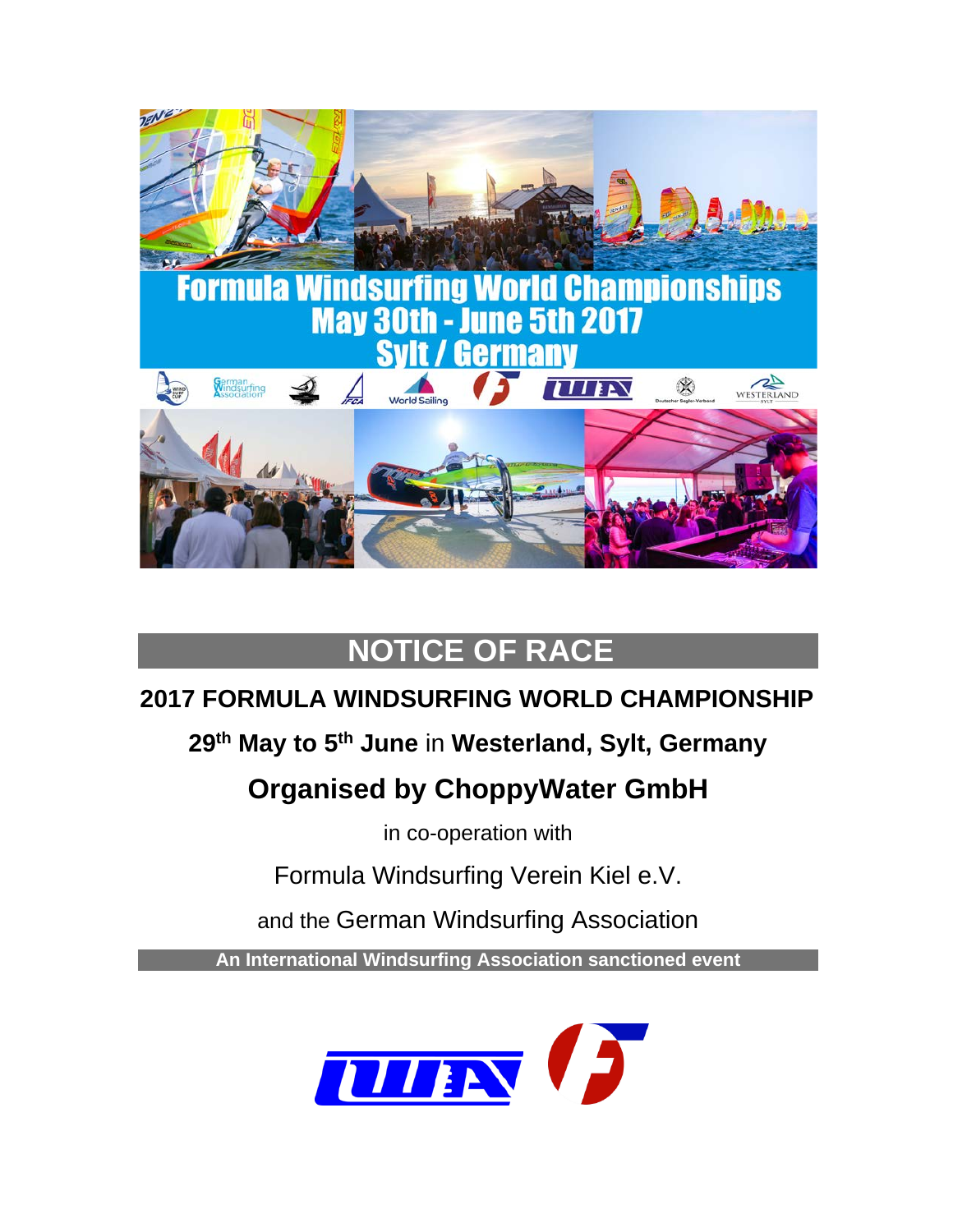### **1 RULES**

- 1.1 The event will be governed by the rules as defined in the Racing Rules of Sailing Windsurfing Competition Rules (WCR).
- 1.2 The International Formula Windsurfing Class (IFWC) Championship Rules shall apply, as amended by the Sailing Instructions.
- 1.3 No national prescriptions will apply.
- 1.4 If there is a conflict between languages the English text will take precedence.
- 1.5 Separate slalom and wave competitions may also take place as addition to the FW championship if suitable conditions exist for those disciplines. Formula racing will take precedence when suitable conditions exist for racing (For further details see appendix E – Handling of Other Disciplines).

### **2 ADVERTISING**

- 2.1 Sailors may be required to display advertising chosen and supplied by the organising authority. World Sailing Regulation 20 'Advertising Code' shall apply.
- 2.2 Event branding shall be worn at all times when afloat, and as requested by the organizers during media interviews and during the prize giving.

### **3 DIVISIONS**

3.1 **Gender Divisions:** Men and Women.

### 3.2 **Age Divisions**:

- 3.2.1 A Youth shall be under the age 20 (born in or after 1998 and not later than 2002).
- 3.2.2 A Master shall be a man over the age of 35 (born 1981 or earlier).
- 3.2.3 A Grand Master shall be a man over the age of 45 (born 1971 or earlier).
- 3.3 **FW Weight Division**: Lightweight is a male competitor who weighs less than 75kg.
- 3.4 A minimum of 5 competitors is required to constitute a division.

### **4 ELIGIBILITY AND ENTRY**

- 4.1 All competitor entries shall meet the requirements of World Sailing Regulation 19 - Eligibility Code.
- 4.2 Competitors shall be members of a National Class Association which is a paid up member of the international class association (IFWC), or of the IWA. Membership formalities can be completed on site.
- 4.3 Eligible competitors may **enter [online](https://registration.internationalwindsurfing.com/en/events/register/id/83)** credit/debit card or bank transfer payment required. **Online entry will close on 22nd May**.
- 4.4 An entry is not valid until it is paid.
- 4.5 The following shall be presented upon registration:
	- Evidence of valid third party insurance
	- Proof of age
	- **[Parental Permission Form](http://www.internationalwindsurfing.com/userfiles/documents/Parental_Permission_Form_FW_Worlds_2017_Germany.pdf)** *for those under age of 18*
	- Deposit of 20 euro for the event lycra (*will be refunded when the lycra is returned undamaged after the prize giving*)

### **5 FEES**

<sup>5.1</sup> The required entry fee is: 190 euro; except youth is 160 euro.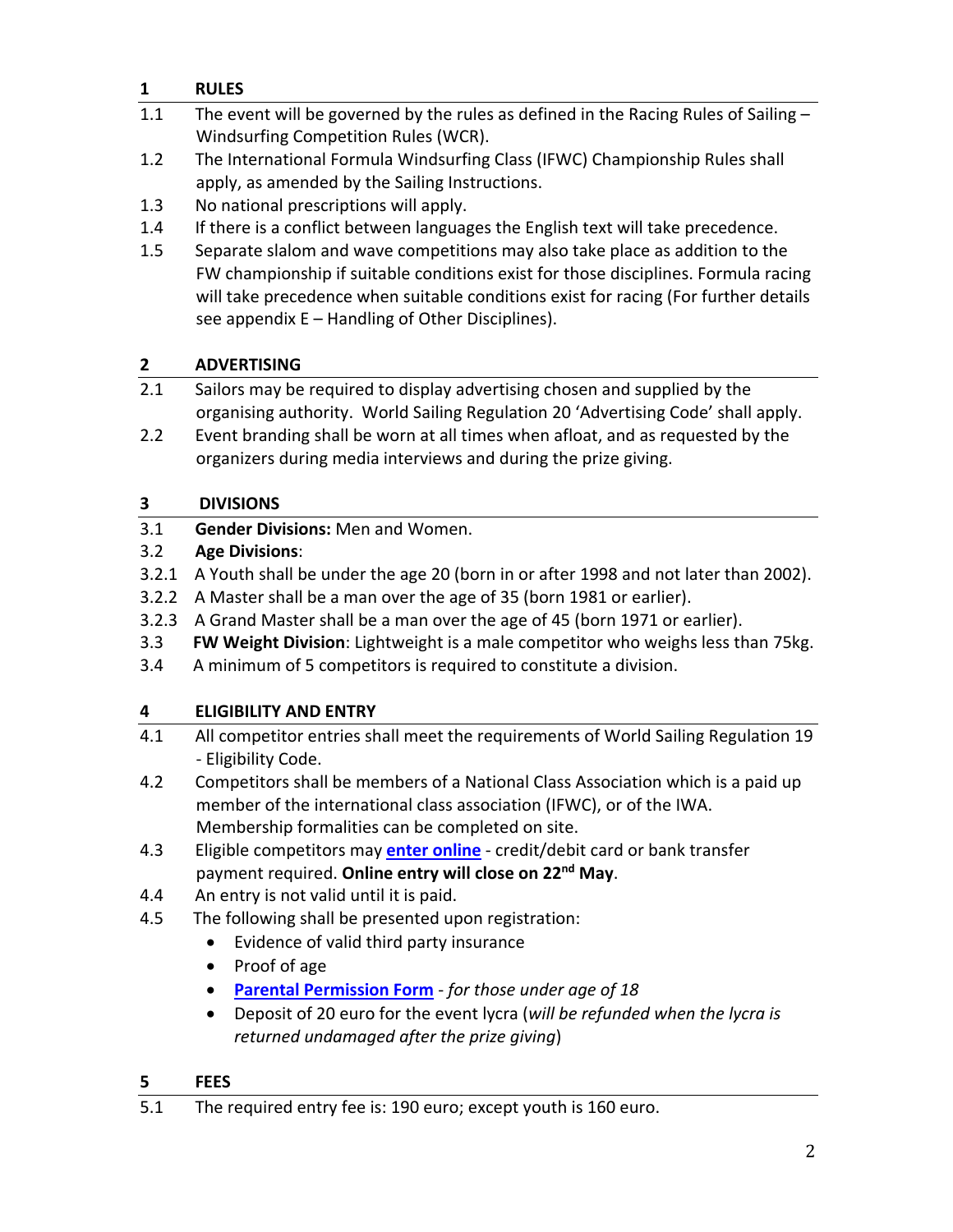- 5.2 A 30 euro discount will be deducted for entries received by **30th April 2017**.
- 5.3 Entry fees paid at registration shall be paid in cash (euro).
- 5.4 Late entries received at registration will be surcharged 20 euro.
- 5.5 Entry fees paid by bank transfer to: Account Name: The International Windsurfing Association Bank Details: Barclays Bank Plc, GB IBAN: GB93 BARC 2008 4452 9772 99 SWIFTBIC: BARCGB22 Please include "FWWC" in your payment advice and e-mail confirmation of payment to: [iwaoffice@internationalwindsurfing.com](mailto:iwaoffice@internationalwindsurfing.com)

### **6 RACE FORMAT**

- 6.1 The championship shall be a single discipline, *course racing,* "open entry" event.
- 6.2 Men and women may race together.
- 6.3 Competitors shall race a maximum 4 races per day, in a maximum 15 race series. Three races are required to validate the Championship.

### **7 SCHEDULE**

| Sat/Sun 27/28 May |           | <b>Arrival &amp; Training</b> |
|-------------------|-----------|-------------------------------|
| Monday 29 May     | 1000-1600 | Registration                  |
|                   | 1800      | <b>Opening Ceremony</b>       |
| Tuesday 30 May    | 1100      | First possible warning signal |
| to Monday 5 June  |           |                               |
| Monday 5 June     | 1500      | Last possible warning signal  |
|                   | 1700      | Prize giving ceremony         |
| Monday 5 June     |           | Departure                     |
|                   |           |                               |

7.1 There will be a daily skippers meeting on racing days one hour before the first possible warning signal.

### **8 EQUIPMENT & EQUIPMENT INSPECTION**

- 8.1 An **[Equipment Inspection Form](https://form.jotform.com/60396130644958)** which will also be available at registration, shall be returned to the Event Equipment Inspector by the end of registration.
- 8.2 Equipment inspections may be made at any time during the event
- 8.3 Unless otherwise directed by the organising authority, boards and equipment shall be launched and retrieved from the designated area at the event site.

### **9 SAILING INSTRUCTIONS**

The sailing instructions (SI's) will be available upon registration. Any changes to the SI's shall be approved by the Class Representative at the event.

### **10 COURSES**

Courses will be as described in the sailing instructions.

### **11 INTERNATIONAL JURY**

An International Jury may be appointed in accordance with WCR Appendix N. There shall be no appeal from their decisions in accordance with WCR 70.5.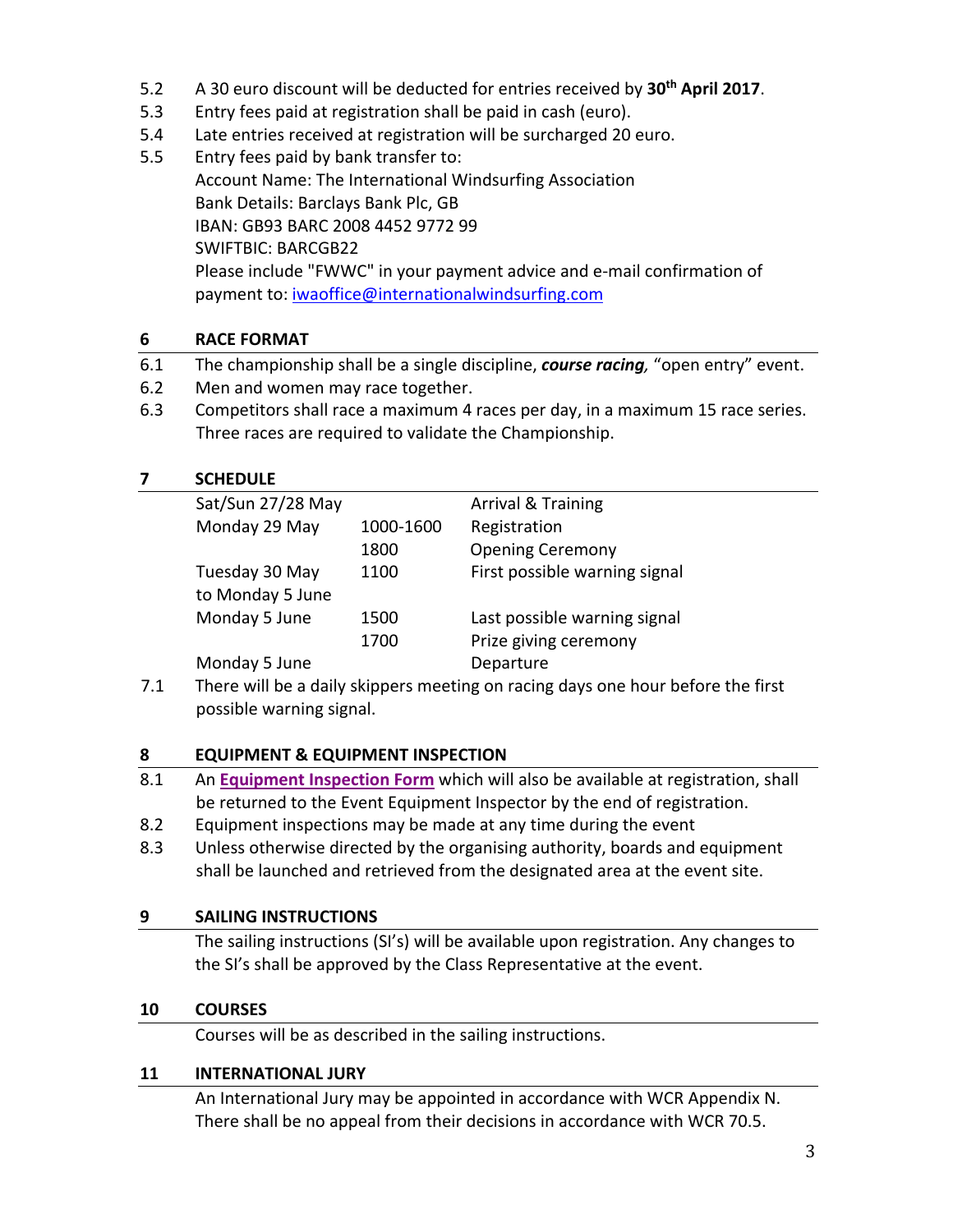### **12 SCORING**

Scoring will be according to the WCR Appendix A except as amended by the relevant class championship rules.

### **13 COACHES & SUPPORT BOATS**

Coaches and support boats shall be registered with the organiser. Support boat drivers shall have a valid boat licence and third party liability insurance.

### **14 SAFETY**

Support boat crewmember, and, if conditions require it, competitors, shall wear a personal flotation device that shall conform to the minimum standard of ISO 12402-5 (level 50).

### **15 PRIZES**

- 15.1 Prizes may be awarded to the first three competitors of each properly constituted division.
- 15.2 The first man or woman will be declared "**2017 Formula Windsurfing World Champion**".
- **15.3** There shall be a prize fund of **10,000 euro** (net of taxes) which shall be distributed according to IFWC Rules.

### **16 OFFICIAL CEREMONIES**

Competitors are requested to attend the event's social functions; including the opening and closing ceremonies. **Prize winners may forfeit prizes for non attendance at the prize giving ceremony.**

### **17 DISCLAIMER OF LIABILITY**

Competitors participate in the event entirely at their own risk, see WCR 4 - Decision to Race. The organising authority or any of their officials or representatives or the sponsors or their officials or representatives will not accept any liability for material damage or personal injury or death sustained in conjunction with or prior to, during or after the event.

### **18 INSURANCE**

Each participating competitor shall be insured with valid third party liability insurance with a minimum cover of 1,000,000 euro per event or the equivalent.

### **19 RIGHT TO USE NAME AND LIKENESS**

In registering for the event, competitors automatically grant to the Organising Authority the right in perpetuity to make, use and show from time to time at their discretion, any motion pictures, still pictures and live, taped or filmed television and other reproduction of them, taken during the period of the event, for the said Event as defined in the Notice of Race and Sailing Instructions in which he/she participates without compensation.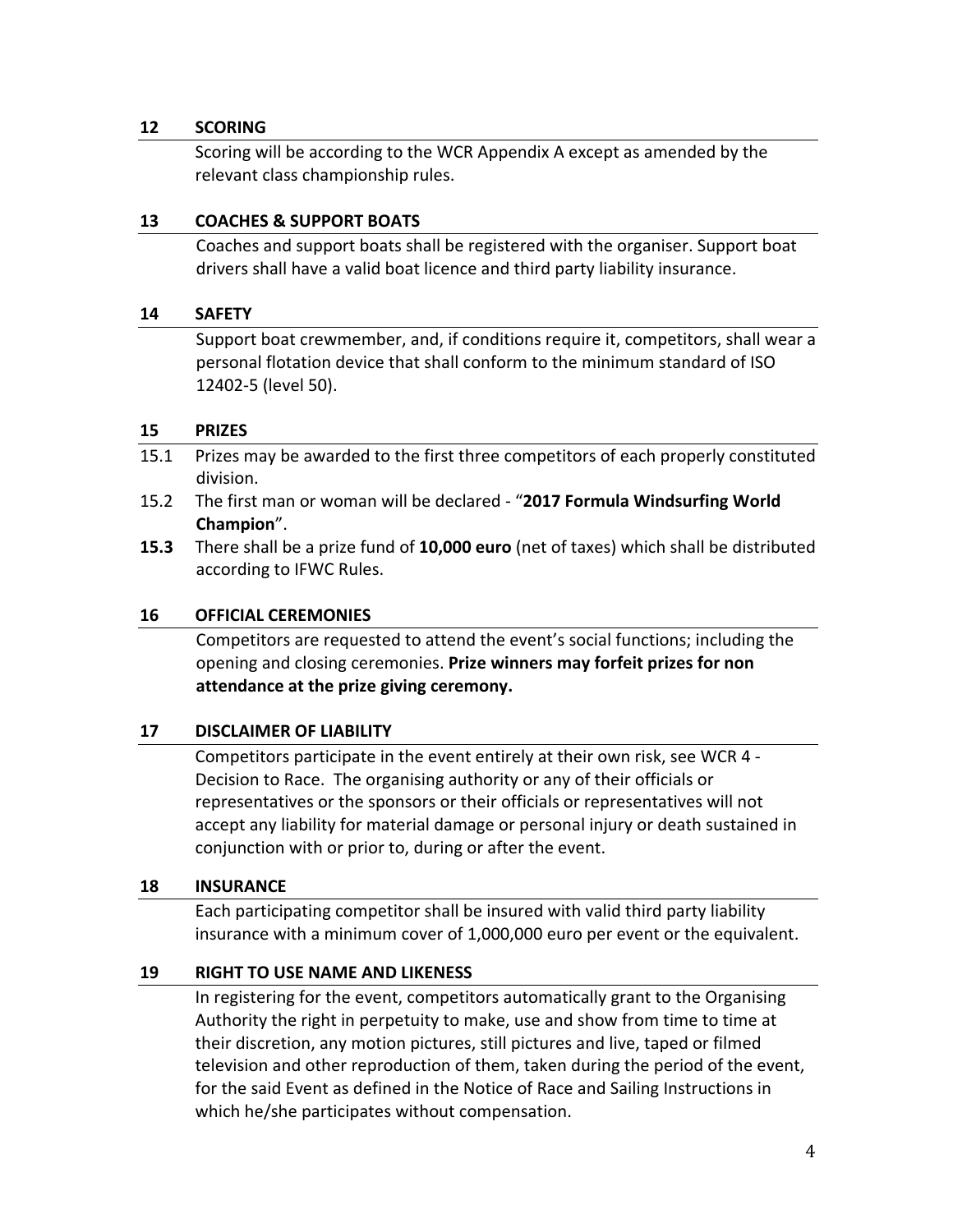### **20 FURTHER INFORMATION**

- 20.1 Registration will be in the race office at the event site.
- 20.2 For further information please contact:

Choppy Water GmbH, Brammersoll 2, 24235 Stein, GERMANY

 **Tel: +49 (0) 4343 / 4946420 Email: [event@choppywater.de](mailto:event@choppywater.de)**

### **ADDITIONAL INFORMATION SHEET**

The following information is not part of the rules for the Event.

**A TRAVEL & TRANSFER**

 **See Travelling & Accommodation Info**

**B ACCOMMODATION**

 **See Travelling & Accommodation Info**

### **C PREVAILING CONDITIONS**

Wind: 5 to 35 knots; Air temperature: 15<sup>0</sup>C to 25<sup>0</sup>C; Water temperature: 16<sup>0</sup>C

**D VENUE - RACING AREA**

 **See event website**

**E HANDLING OF OTHER DISCIPLINES**

Details to follow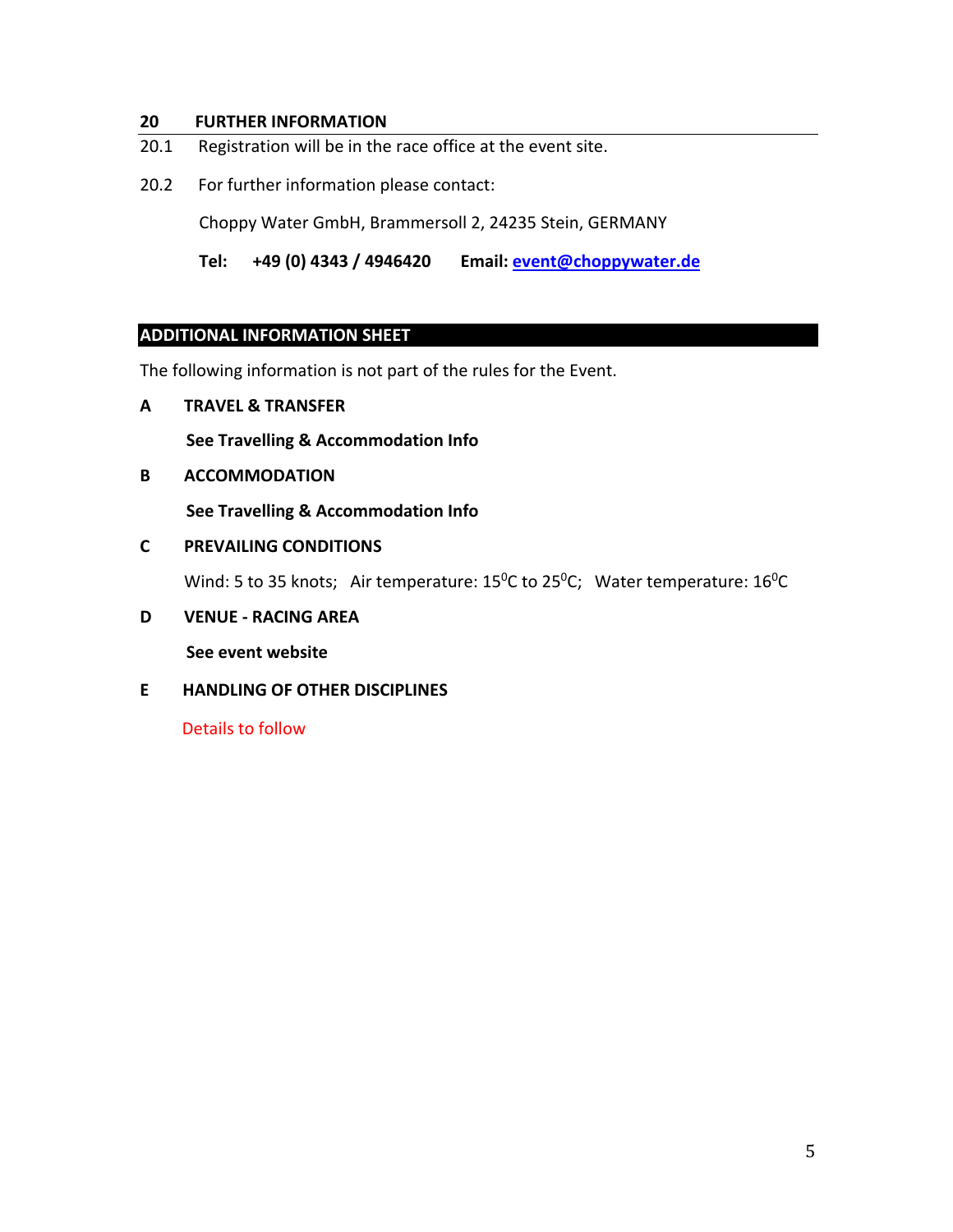# SUMMER OPENING SYLT<sup>.</sup>

# Reiseinfo

30. Mai - 05. Juni 2017

Formula WindsurFing Wm













**Deutscher Segler-Verband**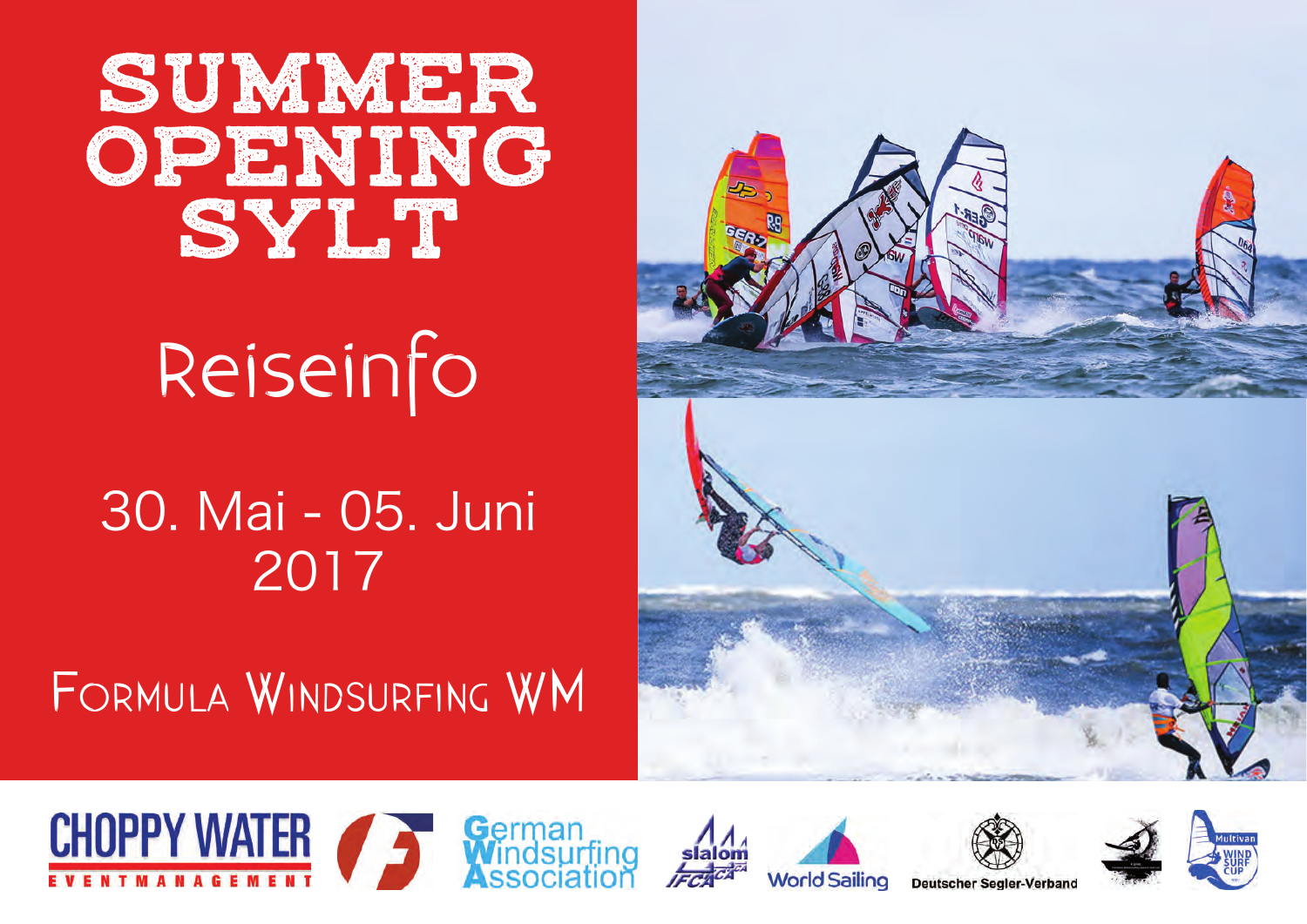**Summer Opening Sylt** Datum: 30. Mai – 05. Juni 2017

### **1. Unterkünfte und Übernachtung**

### 1.1. Fahrerlager

Die Organisatoren stellen ein Fahrerlager zur Verfügung. Hier können alle Teilnehmer kostenlos in ihren Autos oder Wohnmobilen übernachten. Das Fahrerlager ist ca. 1 km vom Eventgelände entfernt (Uthlandstraße, siehe Bild). Über Tag ist das Parken (mit Parkschein) auf dem Brandenburger Platz möglich. **ACHTUNG! Ab 20:00 Uhr ist auf dem Brandenburger Platz das Übernachten in Fahrzeugen, sowie das Parken von Fahrzeugen, die eine Übernachtungsmöglichkeit darstellen, strengstens verboten. Dies wird von einem Sicherheitsdienst überwacht.** Fehlverhalten kann mit Strafen bis EUR 100,- sowie weiteren Disziplinarmaßnahmen bis hin zum Ausschluss von der Regatta geahndet werden.



### **Unterkunfts- und Reiseinformation Travelling- and Accomodationinfo**

**Summer Opening Sylt** Date: May 30th – June 5th 2017

### **1. Sleeping and Accomodation**

### 1.1. Competitors Camp

The organizer provides a competitors camp (Uthlandstraße, see picture). Competitors have a special permission to sleep in this area in their cars during the nights free of any charge. Showers and toilettes are provided at the event area. The distance from the competitors camp to the event venue is about 1km. During the day the participants may park their cars on the "Brandenburger Platz". **But during the night it is absolutely forbidden to park on this place with vehicles, which have the option to sleep in. This will be enforced by guards.** Every offence may result in a monetary penalty of 100,-  $\epsilon$  or a disqualification of the regatta.



Choppy Water GmbH, Brammersoll 2, 24235 Stein, GERMANY, Phone: +49 (0) 4343 / 49464-20, FAX: +49 (0) 4343 / 49464-10, E-Mail: event@choppywater.de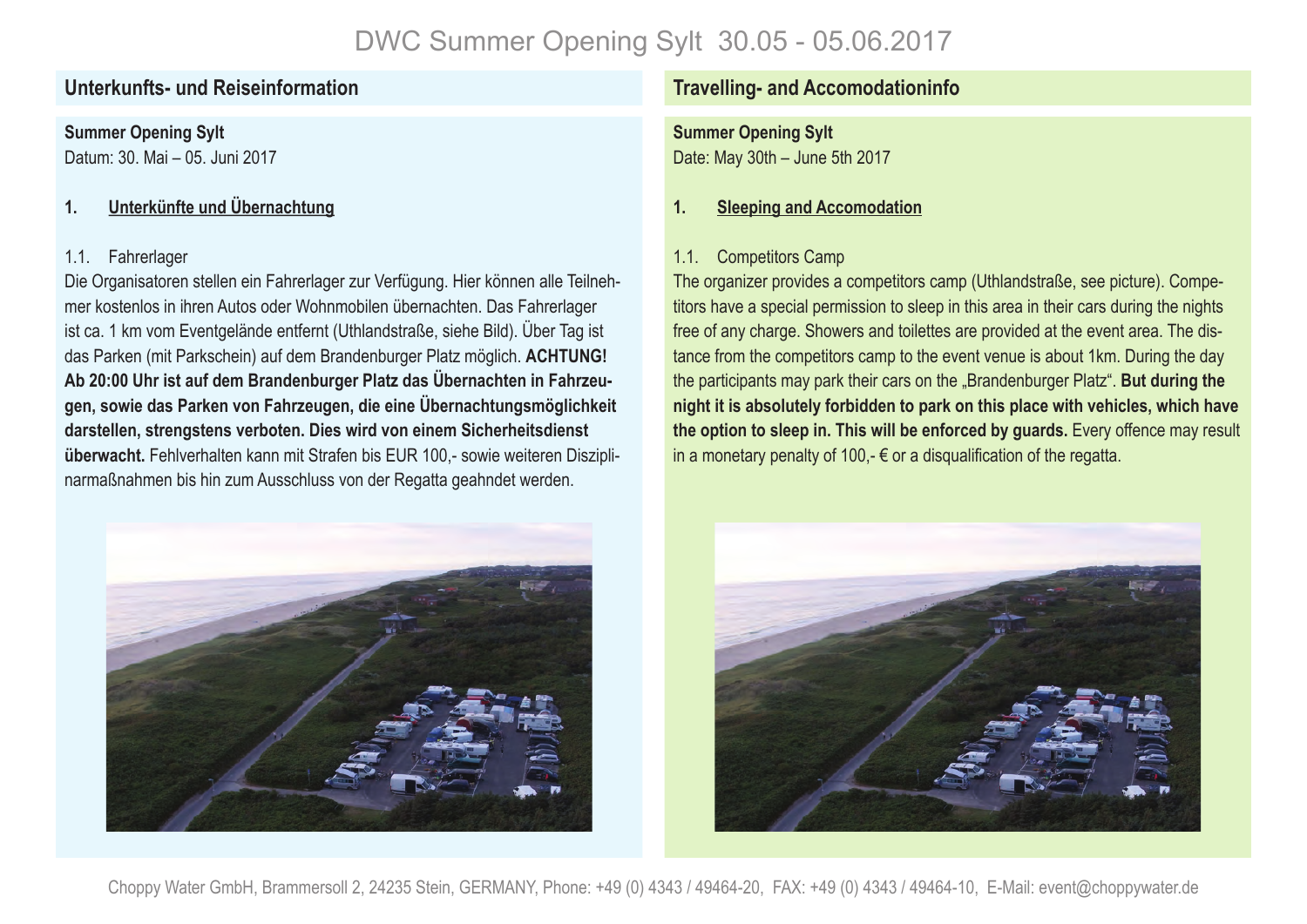### 1.2. Unterkünfte

Es wird empfohlen ein Hotel oder Appartement zu buchen. Die Insel Sylt bietet eine große Auswahl an Übernachtungsmöglichkeiten in verschiedenen Preissegmenten.

> **Insel Sylt Tourismus Service**  Tel.: +49 (0) 4651 / 9980 Mail: urlaub@insel-sylt.de Webseite: http://www.westerland.de

### **2. Materiallager & Parken**

2.1. Die Organisatoren stellen ein Materiallager direkt am Strand von Westerland zur Verfügung. Über Nacht (21:00 – 09:00 Uhr) wird das Material von einem Sicherheitsdienst überwacht.

**2.2. Achtung!** Das Befahren der Promenade mit Fahrzeugen ist grundsätzlich nicht gestattet.

2.3. Tagsüber können alle Teilnehmer ihre Fahrzeuge auf dem Brandenburger Platz parken. **Achtung!** Das Übernachten auf diesem Platz ist nicht gestattet.

2.4. Fehlverhalten kann mit Strafen bis EUR 100,- sowie weiteren Disziplinarmaßnahmen bis hin zum Ausschluss von der Regatta geahndet werden.

### **3. Verpflegung**

3.1. Auf dem Eventgelände wird eine Riders Lounge zur Verfügung gestellt. Dieser Bereich ist nur für die Teilnehmer zugänglich. Zur täglichen Verpflegung findet ihr hier ein Angebot an Wasser und Obst.

3.2. Im Rahmen der Einschreibung werden Verzehr- und Getränkegutscheine verteilt. 1x Verzehrgutschein für Gosch (Wert 10,-€) pro Tag und je 2 Getränkegutscheine pro Tag.

1.2. Accommodation

It is recommended to book apartments or hotel rooms. Westerland offers many hotels and apartments in different price ranges.

**Island Sylt Tourism Service** Phone: +49 (0) 4651 / 9980 Mail: urlaub@insel-sylt.de, Website: http://www.westerland.de

### **2. Equipment Storage & Parking**

2.1. There is an equipment storage area directly at the beach in which the participants can drop off their equipment for the event. During the nights (21:00 until 9:00) guards will watch the area.

**2.2. Attention!** Access to the event area with vehicles is strictly forbidden.

2.3. During the days, the cars of the participants may be parked on the .Brandenburger Platz". Attention! It is strictly forbidden to sleep at the .Brandenburger Platz". A separate competitors camp is provided by the organizer.

2.4. Every offence may result in a monetary penalty of 100,-  $\epsilon$  or a disqualification of the regatta.

### **3. Catering**

3.1. There will be a Riders Lounge on the event area. Only competitors have the permission to enter this area. The Riders Lounge offers a daily amount of water and fresh fruits.

3.2. Every competitor will receive catering vouchers within the inscription. There will be one voucher for food and two vouchers for drinks per day. The voucher for food is valid at the Gosch stand and has a maximum value of 10  $\epsilon$ .

Choppy Water GmbH, Brammersoll 2, 24235 Stein, GERMANY, Phone: +49 (0) 4343 / 49464-20, FAX: +49 (0) 4343 / 49464-10, E-Mail: event@choppywater.de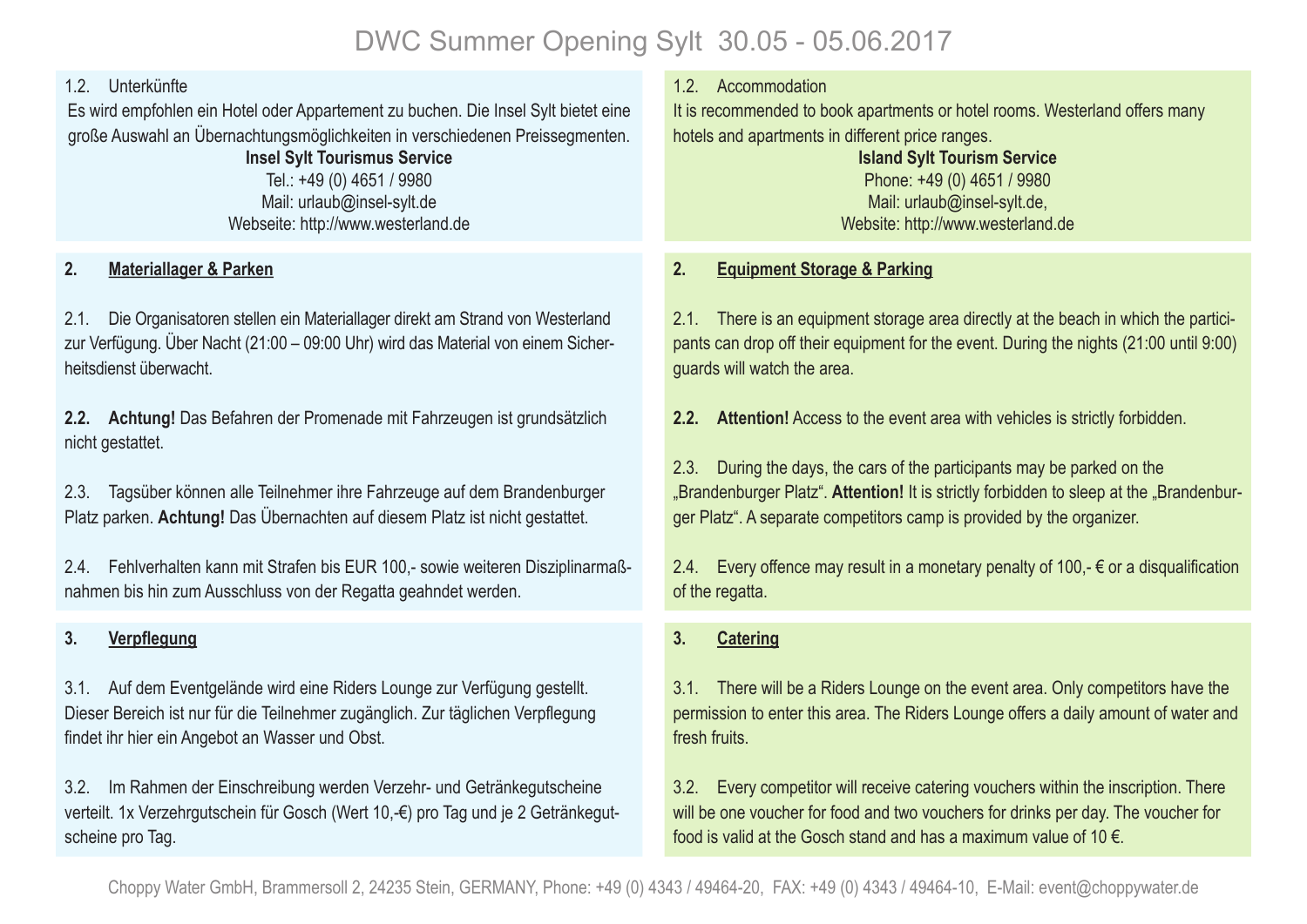### **4. Anreise (Preise/Daten unter Vorbehalt)**

Für die Anreise gibt es zwei verschiedene Optionen. Einerseits kann man die Syltfähre von Dänemark aus nutzen oder andererseits mit dem Syltshuttle von Niebüll aus fahren. Durch Kooperationen mit beiden Verkehrsanbietern werden den Teilnehmern Rabatte geboten.

### 4.1. Anreise mit der Syltfähre (Römö-List)

### Fahrplan: http://www.syltfaehre.de/fahrplan/

Jeder Teilnehmer erhält ca. zwei Wochen vor der Veranstaltung einen Rabattcode für die Syltfähre. Jeder kann vorab über das Callcenter einen Überfahrtsplatz reservieren. Am Schalter erhält man durch den Rabattcode dann einen vergünstigen Preis.

Hin- und Rückfahrt mit:

- **PKW:** 49,- € (bis 6m Länge)

- **LKW/Transporter/Anhänger:** 20 % Rabatt auf Listenpreis

4.2. Anreise mit den Syltshuttle (Niebüll – Westerland)

Fahrplan: https://www.syltshuttle.de/syltshuttle-de/start/fahrplaene/ Jeder Teilnehmer erhält ca. zweiWochen vor der Veranstaltung einen Rabatt-Code für den DB Bahn Sylt Shuttle per E-Mail zugesendet. Dieser Code ist individuell zugeordnet und kann nicht übertragen werden. Er ist vom 25. Mai – 15. Juni 2017 gültig.

- **PKW** (bis 6m) **66,-€**
- **LKW** (bis 6m) **81,-€**
- **LKW** (bis 8m) **115,-€**
- **LKW** (bis 10m) **145,-€**
- **LKW** (bis 15m) **215,-€**
- **LKW** (bis 21m) **286,-€**

### **4. Arrival (prices can change)**

For the arrival every competitor has two options. You can travel by ferry from Denmark or use the Syltshuttle from Niebüll/Germany. Because of our event cooperation with both, we can offer special deals for every competitor.

### 4.1. Arrival by the ferry (Römö-List)

Timetable: http://www.syltfaehre.de/fahrplan/

Every competitor receives a discount code for the Syltferry via E-mail about two weeks before the event. With this code you can reserve a place by calling at the Syltferry Call-Center and get the discounted price.

return fare:

 $-$  **car:** 49, $- \in$  (up to 6m length)

**- trucks and trailer:** 20% discount

4.2. Arrival by the Syltshuttle (Niebüll - Westerland) Timetable: https://www.syltshuttle.de/syltshuttle-de/start/fahrplaene/ Every competitor receives a discount code for the DB Bahn Sylt Shuttle via E-mail about two weeks before the event. This code is individual and can't be transferred. The Code is valid from May 25th - June 15th 2017.

**- car** (up to 6m) **66,-€ - truck** (up to 6m) **81,-€ - truck** (up to 8m) **115,-€ - truck** (up to 10m) **145,-€ - truck** (up to 15m) **215,-€ - truck** (up to 21m) **286,-€**